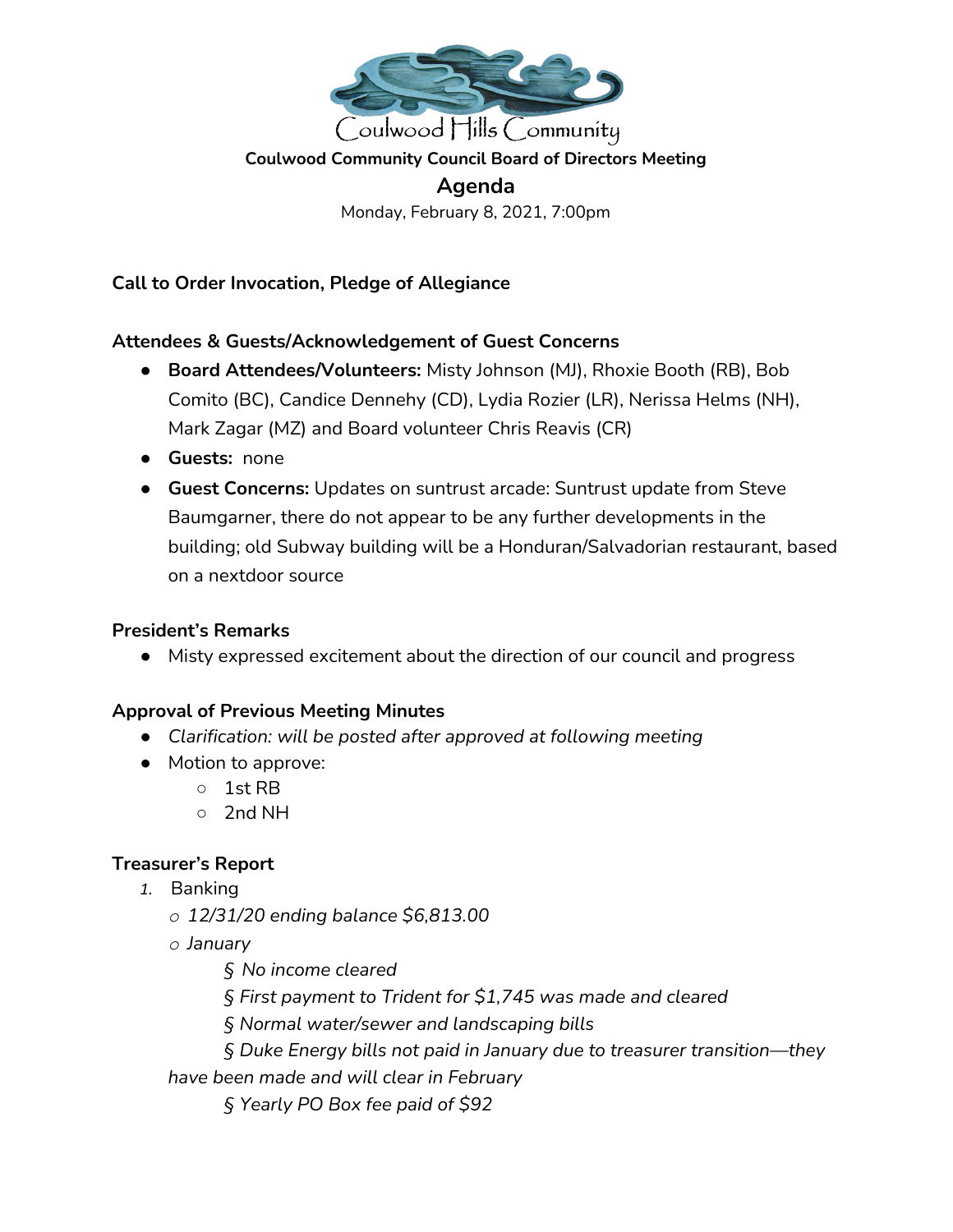*§ Refund received from Amazon for a returned door knob*

*o 1/31/20 ending balance \$4,559.79*

*o Bank balance as of 2/8/21 is \$5,486.46—increase due to membership payment*

*2.* New Email for treasurer inquiries and business:

### **Treasurer.CoulwoodHills@gmail.com**

- *o This will allow historical records to be updated*
- *o PayPal account has been transferred over to new email*

*o Anytime funds are requested through any fundraising all notifications should come to this email*

- *o Swipe account forwarded by RB*
- *3.* PayPal percentage for processing credit card transactions is 2.25%
	- *o This is the lowest percentage we can get*
- 4. Motion to approve:
	- *o 1st: CD*
	- *o 2nd: MZ*

### **Committee Reports**

Welcoming/Public Relations

*● (chair not present)*

Clubhouse (RB)

- deep freezers now cleaned out; will need to look again to keep clean headed into next season
- progress on painting is on hold for now
- $\bullet$   $\sim$ 3 groups are planning to rent the clubhouse in upcoming season
- Vote to take bars off front of clubhouse (front and right side, looking from the street) and poolhouse; will need to take bars off for painting regardless and will then replace them
	- Counter-argument raised to keep bars on the poolhouse only, due to sensitivity of things stored in off season and because it is a business
		- consideration for saving on insurance policy
		- may have been put in place due to having vending machines
		- *Tabled for future date:* we may want to consider using our own vending machines
		- May consider another version of security besides bars
	- Motion to remove bars from clubhouse
		- 1st CD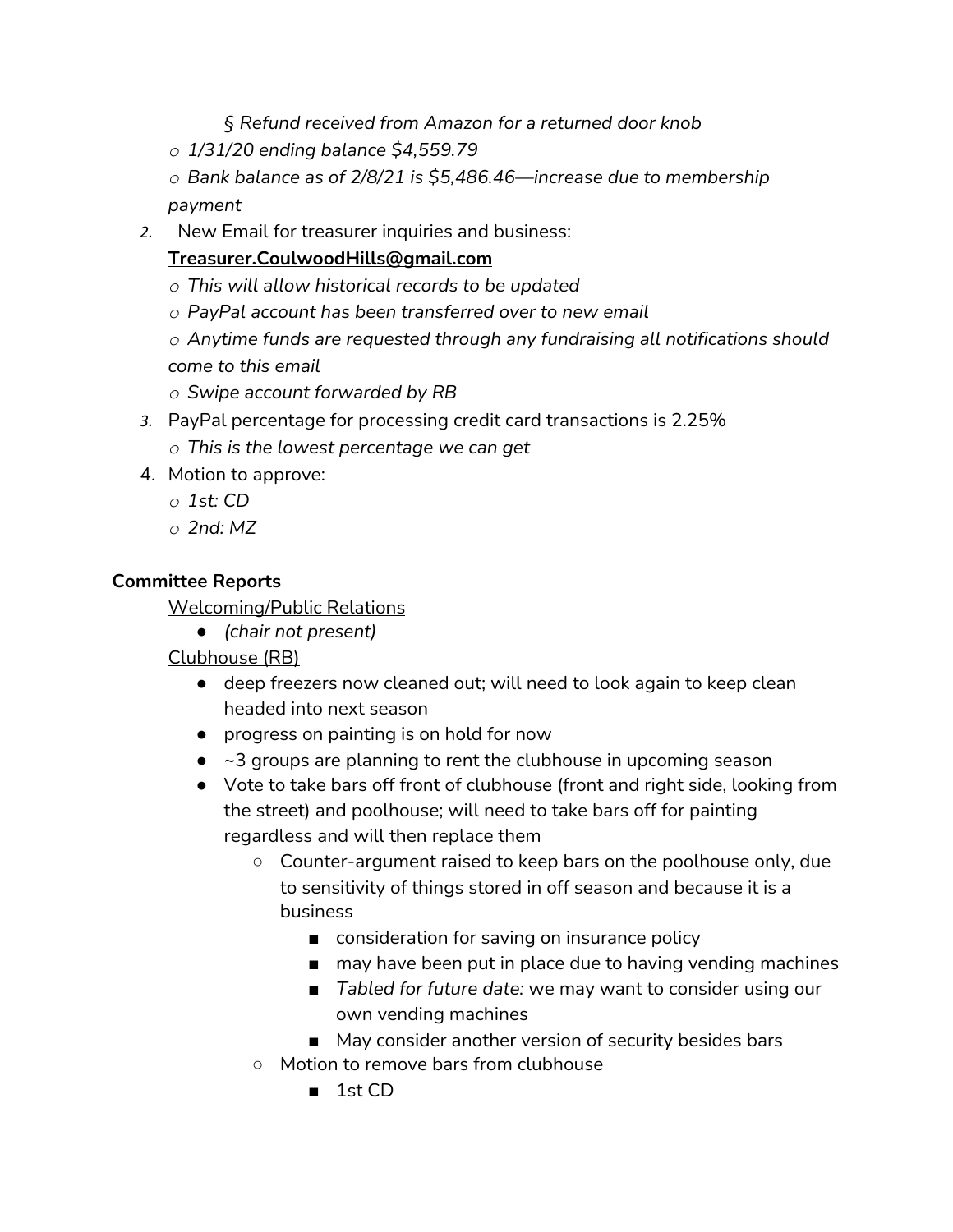- 2nd MZ
- All in favor
- Motion to remove bars from poolhouse
	- 1st RB
	- 2nd MZ
	- 5 in favor, 2 opposed, 1 not voting; *motion approved*

● Lester will provide RB with a list of what will need to be done Membership/Grievance (LR)

- *Tabled until next meeting:* Discuss/Vote on membership tiers
- Membership update:
	- all letters have been distributed
	- 22 memberships so far
	- 20 council memberships
	- 2 pool memberships
	- $\circ$  LR is following up with a welcome card for those who join; will be sent out soon
	- LR will reach out to Linda for older records

## Entertainment/Athletic (NH)

● Swim team update: Mount Holly (yes), Sailview (virtual?), Mt. Isle Harbor and/or Riverbend (same restrictions will be in place as last year); plan is to wait and see before saying no

Building/Grounds/Maintenance (MZ)

- MZ has repaired the windows
- Tree and gutter estimate update; coordinated with Cindy Ferguson
	- Tree directly off from chimney: \$1600
	- Gutter replacement, including downspouts: ~\$800
		- It is recommended by insurance source that we take care of this
		- S+W recommended removal, as we do not have regular maintenance
		- also need to address rotting wood to be replaced
		- Motion to remove gutters from clubhouse:
			- $\bullet$  1st: MZ
			- 2nd: NH
			- All in favor; motion approved
			- MZ will take them down; will keep track of expenses and report back
- *● We may need a subcommittee and reserved budget for repairs*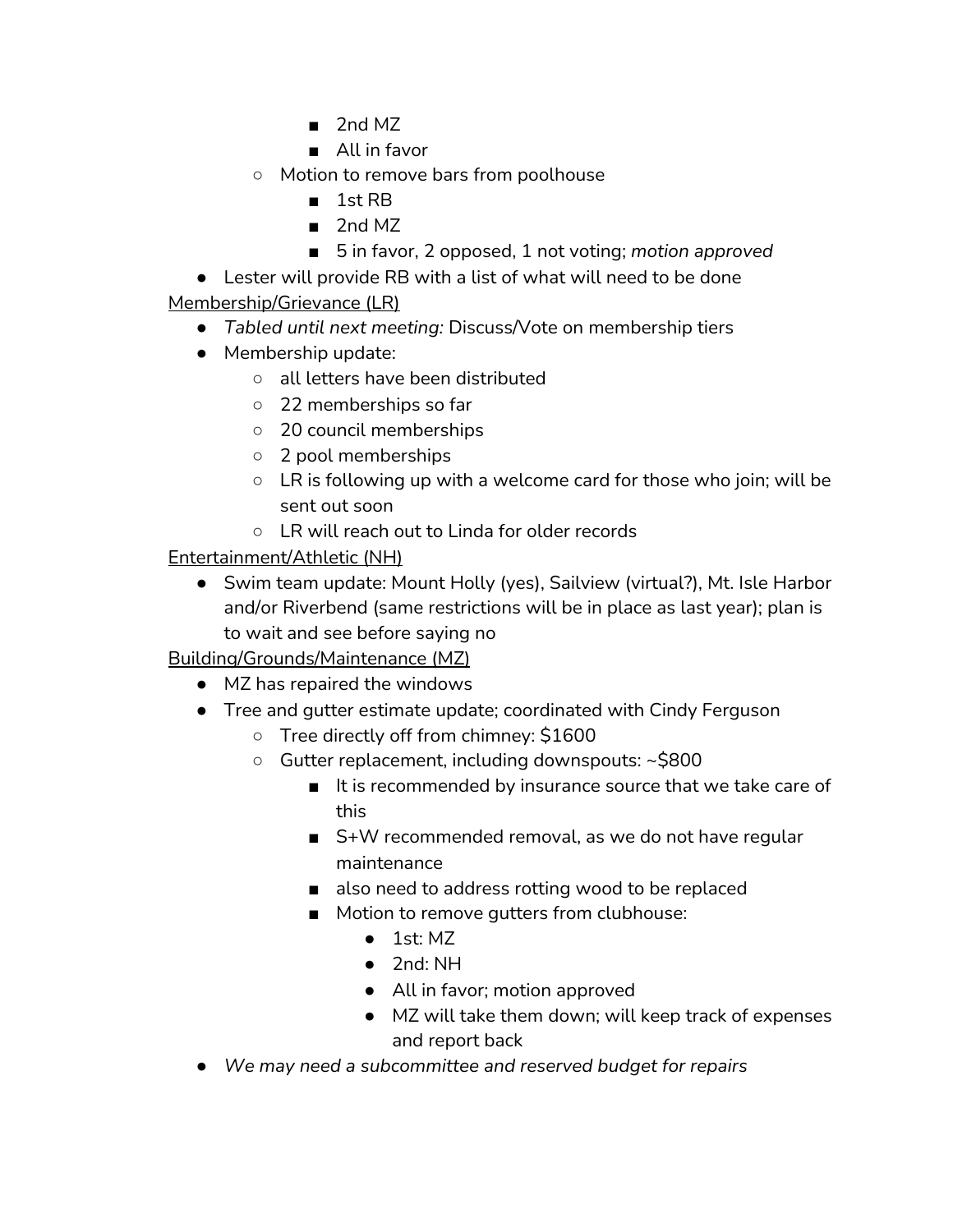- budget needs to be addressed long term; we are operating with very little amount
- discussion regarding tapping into a grant option
- "Frog pond" plan:
	- MZ met with Brian (Trident) are working together to prepare the pool to be reopened; item list includes:
		- pump motor will need to get replaced (previously approved by council); plan to get pump motor raised up higher above water
		- bottom of pool will need to get cleaned (not volunteers; will need to be the crew, as volunteers are not covered)
		- BC recommends power washing deck prior to coming in with further clean-up and repairs
		- no hurdles appear to be in the way of the pool opening on time
- BC: adopt a street update: Jonathan (solid waste dept/ Keep Charlotte Beautiful) will provide us with equipment for a community clean-up day
	- MJ will reach out to Jonathan for clean-up
	- consider having city make signs for "Keeping Coulwood Beautiful" (MZ reported this is on the city website; MJ will investigate options)

# **Unfinished Business**

- Proposed event Calendar for 2021: [https://docs.google.com/document/d/1-07YP4kO5YtkhYrlnZSufuwT1uGfJ4ERU](https://docs.google.com/document/d/1-07YP4kO5YtkhYrlnZSufuwT1uGfJ4ERUA4bqhYkLUU/edit?usp=sharing) [A4bqhYkLUU/edit?usp=sharing](https://docs.google.com/document/d/1-07YP4kO5YtkhYrlnZSufuwT1uGfJ4ERUA4bqhYkLUU/edit?usp=sharing)
- *●* Pool Insurance

*o Renewal is coming up in May. New agent is reviewing the policy and will begin quoting in March to compare with the current agent quote*

*§ Need a copy of the insurance certificate from Trident as to the coverage they provide; MJ has asked for this and it should be en route*

*§ Need to find out what type of claims have been filed against council insurance in the past*

*o Will want to add wind and hail damage back with new roofs being added* **New Business**

- Matching Grant (RB, LR)
	- application due by March 1st; 1:1 grant match; for Coulwood up to \$10k eligible; "pay back" grant with "368 engagement hours" (includes council